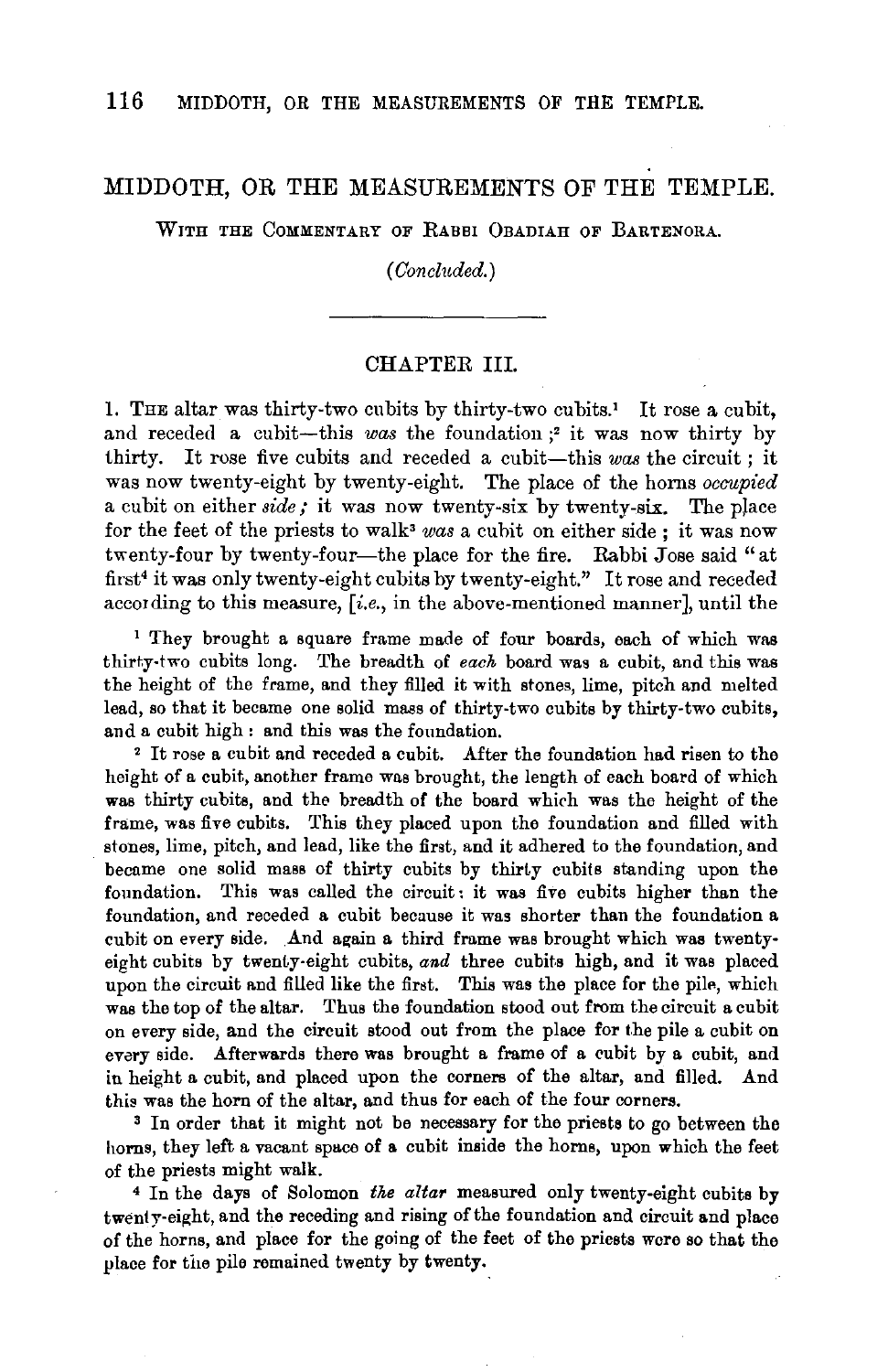place for the fire was twenty by twenty. And when the children of the captivity came up, they added to it four cubits on the south and four cubits on the west,<sup>5</sup> like a gamma ;<sup>6</sup> as is said' (Ezekiel xliii, 16), " and the altar, twelve *cubits* long, by twelve broad, square." It might appear that it was only twelve by twelve, *but* when it says "in the four squares thereof," it is taught that it measured from the middle twelve cubits to every side. And a red line encircled it in the middle,• to distinguish between the upper bloods<sup>®</sup> and the lower bloods.<sup>10</sup> And the foundation extended all along the northern and western sides, and took up on the south one cubit, and on the east one cubit.<sup>11</sup>

6 So that its foundation was thirty-two by' thirty-two and the place for the pile twenty-four by twenty-four. We read " four cubits on the south, and four cubits on the west," and thus it is quoted in the sixth chapter of Zevachim

(61b}. 6 Like *agam'fna.* The Greek *gimel,* which resembles our *nun* reversed. It is explained in the place just mentioned that on account of the *skitin* (which were the holes through which the drink-offerings ran down) they added so as to extend the altar to the south and to the west. For before in the days of Solomon, it was held that the "altar of earth" should be solid like the earththat is, it should not be hollow; and when the drink-offerings were poured upon the top of the altar at the south-western corner they ran down from the altar upon the pavement and flowed into the cistern which was dug there near to the south-western corner close to the altar. It was not in the altar itself, but the children of the captivity added to the masonry of the altar, until this cistern was taken into the middle of the altar, and the holes at the top of the altar opened opposite to it, so that the drink-offerings might run down there. They used to say "the drink is like the food." As the food is consumed upon the altar (that is the offerings which are burnt upon the top of the altar), so also the drink (that is the drink-offerings) is swallowed by the altar. And the text "an altar of earth" is expounded that it be joined to the earth, that they should not build it upon arches or over cavities.

7 This is a verse from Ezekiel, who prophesied concerning the measurement of the second house [Temple] and of that which is to be in the future. "And the altar twelve:" the measures of the place for the pile are said to be twelve. "In the four squares thereof" teaches that from its middle he measured twelve cubits to every side : so it was twenty-four by twenty-four.<br><sup>8</sup> A red line was made round the altar at its middle, five cubits from the base,

that is one cubit below the top of the circuit. 9 The blood of a sin-offering of a beast, and a burnt-offering of a fowl which

was sprinkled above the red line.<br><sup>10</sup> The blood of all other offerings, which was sprinkled below the red line.<br><sup>11</sup> The whole of the altar was in the portion of Benjamin except one cubit

(along the south side and one cubit) along the east side which were included in the portion of Judah: but the cubit which was on the east did not extend along the whole eastern side, for when it reached the north-eastern horn, it was all included in the cubit belonging to the horn; and in like manner the cubit taken up on the south did not go all along the south, but when it reached the southwestern horn, it was all close to the horn, a cubit. Thus, three corners of the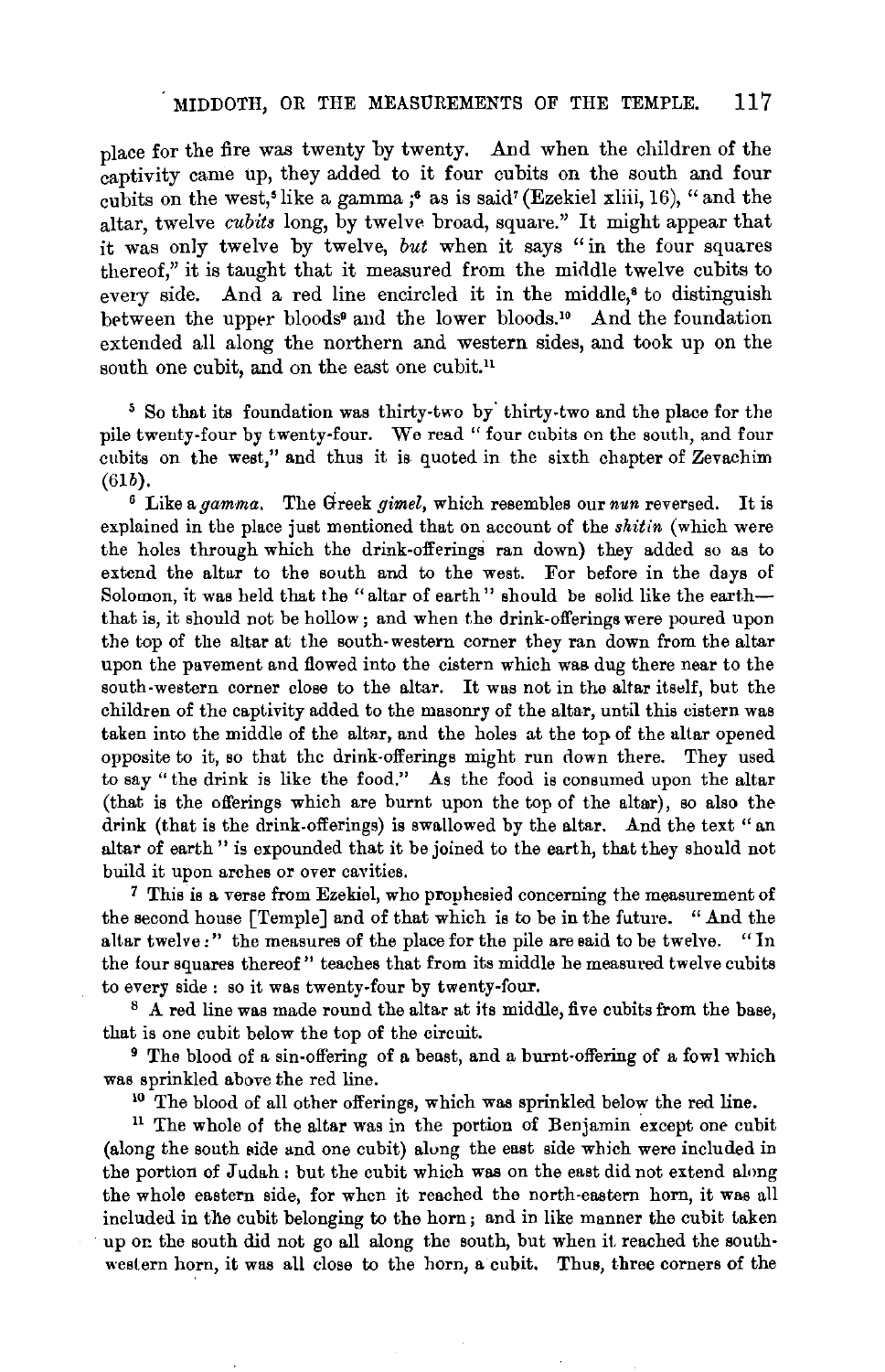## 118 MIDDOTH, OR THE MEASUREMENTS OF THE TEMPLE.

2. And at the south-western corner<sup>12</sup> there were two apertures like two 2. And at the south-western corner- there were two apertures into two  $\frac{1}{2}$  $f(x)$  is a might run down down down the capacitation  $f(x)$  and  $f(x)$  and  $f(x)$  are call,  $f(x)$  and  $f(x)$  and  $f(x)$  are can become mixed to get the canonical,  $f(x)$  and  $f(x)$  and  $f(x)$  are call,  $f(x)$  and  $f(x)$  and  $f(x)$  a foundations, might run down,<sup>15</sup> and become mixed together in the canal, and pass out into the valley of Kedron.

3. Below, in the pavement at that corner,<sup>16</sup> there was a place measuring a. Delow, in the payement at that corner, where was a place measuring  $c = 1.1$ capit by a cubit, and a siab of marble in which a ring was fixed, by which they went down to the foundation<sup>17</sup> and cleansed it. And there was an incline<sup>18</sup> to the south of the altar, thirty-two<sup>19</sup> cubits long, by sixteen broad, and in it on the west was a cavity<sup>20</sup> in which were put the defiled sin-offerings of birds.<sup>21</sup>

4. Both the stones of the incline and the stones of the altar *were* from

altar were in the portion of Benjamin, and the south-eastern corner alone in the portion of J udah: and as a south-eastern corner alone in the portion of Judah: and as Jacob blessed Benjamin, saying, "Benjamin shall ravin as a wolf: in the morning he shall devour the prey" (Genesis xlix, 27), which is interpreted "in his possession the Sanctuary shall be built" [Targum of Onkelos], that which sanctifies the blood must be in no other than the portion of Benjamin, and on this account they did not make a foundation to the altar at the south-eastern corner, because it was not in the portion of the rayener, and the blood was not sprinkled below the red line at that corner. And when they made a square frame for the foundation to fill it with stones, pitch, and lead, as we have said, they put wood or some other substance in that southeastern angle, in order that that angle should not be filled, and afterwards they removed the wood and that corner was left void without foundation. And on this account the middle part of the altar was called the circuit, because it entirely surrounded all the corners, which was not the case with the foundation.  $12$  Below in the cubit of the foundation were two apertures.

<sup>13</sup> As the remainder of the blood of the sin-offerings, the blood of which was sprinkled on the inner altar, after all the sprinklings was poured upon the western foundation.

 $14$  The remainder of the blood of those sacrifices whose blood was sprinkled upon the outer altar.

<sup>15</sup> Through those apertures and become mixed together in the canal for water which was in the Court, thence pass out into the valley of Kedron. And the gardeners bought it from the Gizbarim [or treasurers of the Temple] to manure the soil therewith.

<sup>16</sup> The south-western.

 $\frac{1}{2}$  To the south-western, which was under the altar opposite the place where  $\frac{1}{2}$ drink-offerings were ponred out. 18 Like a slope a slope of the southern the southern the southern the southern the southern the southern the southern the southern the southern the southern the southern the southern the so

<sup>18</sup> Like a sloping bridge. It was made on the south, and by it they ascended and descended from the altar, for they might not ascend by steps because it is written (Exod. xx, 26) " thou shall not go up by steps unto mine altar."

 $^{19}$  Its length was placed from south to north, and its breadth from east to west, sixteen cubits. n cubits.<br>It windows windows windows windows in the ineline in the ineline in the ineline in the ineline in the ineline

itself and placed on the western side. **i1:ll:l"1,** *rabubahr,* is the same as i1:ll:l~, itself and placed on the western side. רבובה, *rabubahr*, is the same as בובה,<br>*nabubah*, as in the passage  $\frac{1}{n}$ ובוב לוחות, "hollow with boards" (Exod. xxvii, 8).

<sup>21</sup> Which remained there until they began to decompose and were afterwards taken out to the place of burning.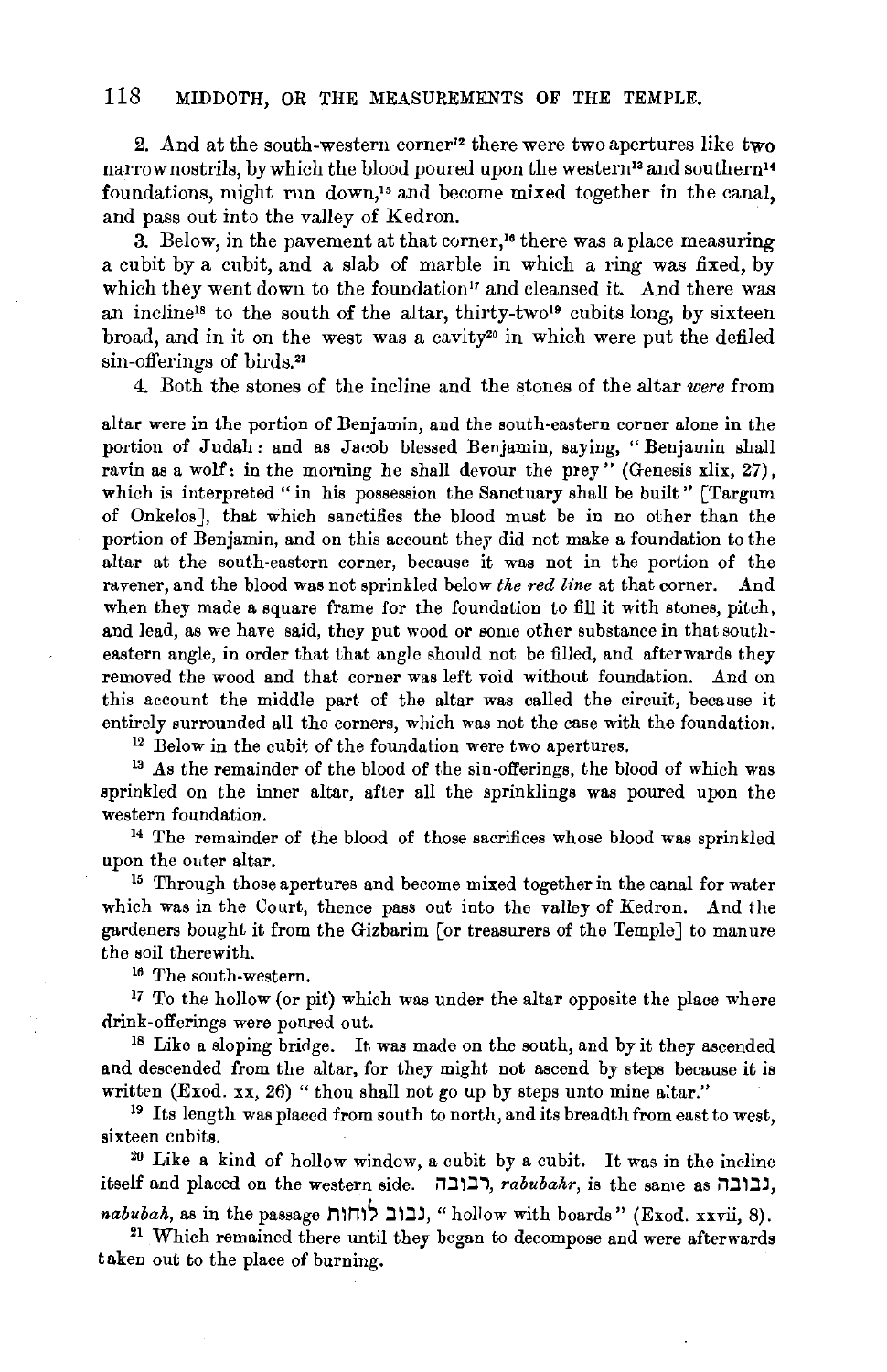the valley Beth Kerem.<sup>22</sup> They dug below the virgin earth,<sup>23</sup> and brought thence perfect stones upon which iron had not been lifted up. For iron defiles by its touch, and by a scratch, it defiles everything.<sup>24</sup> If one of the stones became scratched, it was unlawful, and all *the rest were* lawful. They whitened them<sup>25</sup> twice in a year, once at the Passover, and once at the Feast of Tabernacles, and the Temple once at the Passover. Rabbi Judah said<sup>26</sup> "every Sabbath eve they whitened them with a cloth on account of the blood." They did not plaster them with an iron trowel,<sup>27</sup> least it should touch and defile. For iron was created to shorten the days of man, and the altar was created to prolong the days of man: it may not be that what shortens be lifted up upon what prolongs.

5. And there were rings to the north of the altar, $28 \text{ six rows of four}$ each (though some say, four *rows* of six each), upon which they slaughtered the holy sacrifices. The place of the slaughterers was to the north of the altar, and in it eight small pillars<sup>29</sup> with square planks of cedar wood<sup>30</sup> upon them, and iron hooks were fixed to them,<sup>31</sup> three rows to each pillar,<sup>32</sup> upon which they hung the beasts and skinned them upon the marble tables<sup>33</sup> which were between the pillars.

6. The laver was between the porch and the altar, drawn towards the south. Between the porch and the altar *were* twenty-two cubits, and twelve steps were there, the height of each step half a cubit, and the tread a cubit; a cubit, a cubit, and a landing three cubits; and a cubit, a cubit, and a landing three cubits ; and the uppermost, a cubit, a cubit, and a

22 From the valley of Beth Kerem they brought them.

 $23$  Soil in which they had never before dug.<br> $24$  Any scratch defiled the stones, even though not done by iron.

<sup>25</sup> They whitened them with lime twice a year.<br><sup>26</sup> He does not dispute with the first doctor, but adds that on every Sabbath eve they wiped them with a cloth on account of the blood.<br><sup>27</sup> He returns to the words of the first doctor, that when they whitened them

with lime twice in a year they did not plaster them with trowels such as builders are accustomed to plaster with.

<sup>28</sup> Because they did not tie the two fore-feet of the continual sacrifices to each other,orthe two hind-feetto each other (as we are taught in the treatise "Tamid" (ch. iv). Johanan the high priest caused twenty-four rings according to the twentyfour courses of the priesthood to be made. They were fixed in the pavement, *and* made like a bow, into which they introduced the neck of the beast at the time of slaughtering, and fixed the end of the ring in the ground. And they were on the north of the altar because the most holy sacrifices were slaughtered on the north.

 $29$  Low stone pillars.<br> $30$  Square pieces of cedar wood were upon the pillars.

3l A kind of hook *(uncinus* in the barbarian tongue). They were fixed in those planks of cedar, and by them they suspended the beast.

32 There were three rows of hooks one above another to each piece to suspend therefrom the large or small beasts.

33 Upon these they washed the inwards, because the marble made the flesh cold and preserved it from putrification.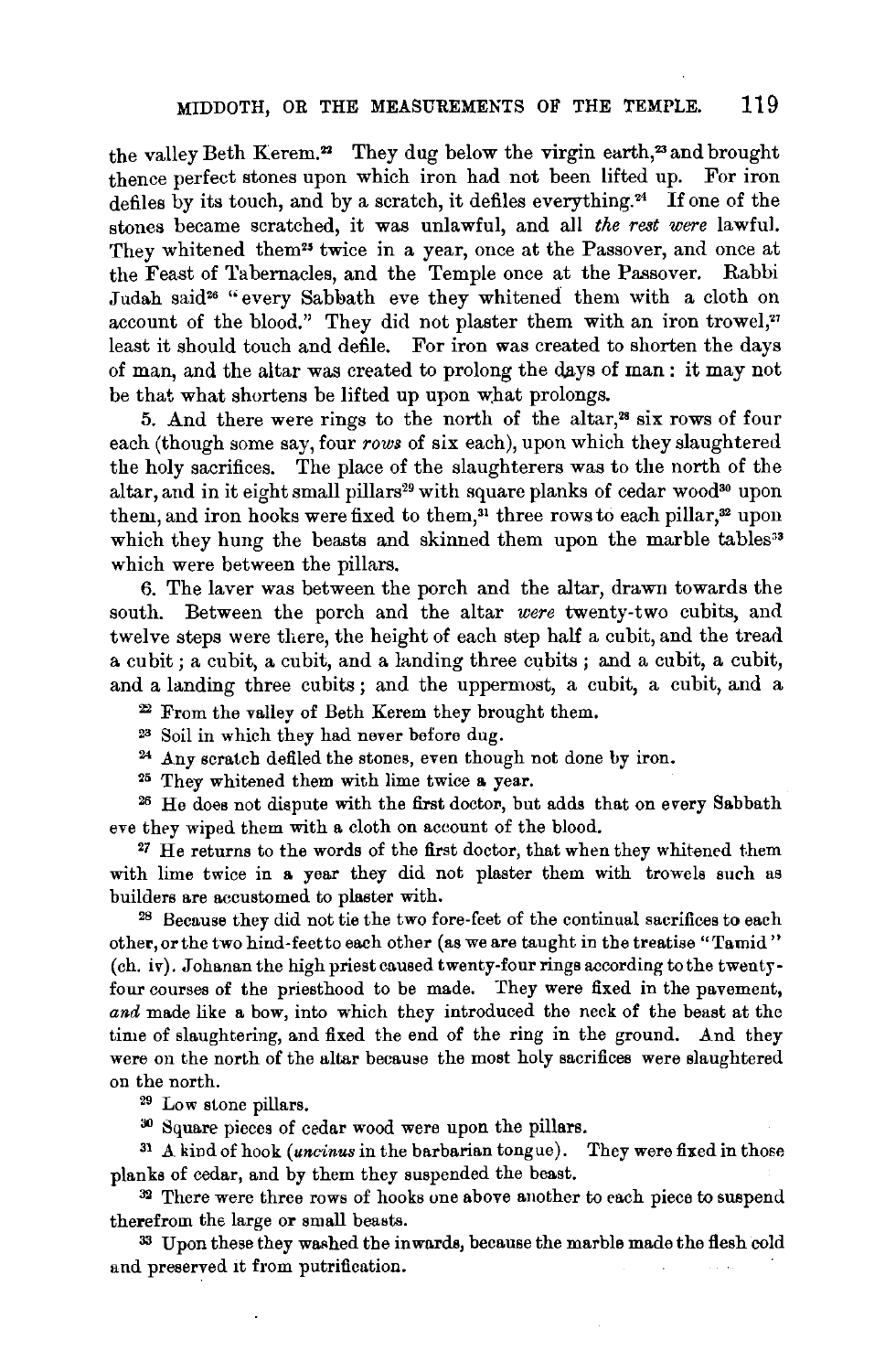landing four cubits.<sup>34</sup> Rabbi Judah said the uppermost a cubit, a cubit, and a landing five cubits.<sup>35</sup>

7. The doorway of the porch was forty cubits high, and twenty cubits broad. And five carved oak beams<sup>36</sup> were above it, the lower one<sup>37</sup> extended beyond the doorway a cubit on either side, the one above it, extended beyond it a cubit on either side, so that the uppermost was thirty cubits, and a row<sup>38</sup> of stones was between every two *beams*.

8. And beams of cedar were fixed from the wall of the temple to the wall of the porch, in order that it should not bulge.<sup>39</sup> And golden chains were fixed in the roof of the porch, by which the young priests used to get

34 Thus we read "the height of each step half a cubit," &c., as Rabbi Baruch testifies, that he found in certain ancient corrected manuscripts. This is the explanation :- The height of each step was half a cubit. The tread, that is the breadth of the step, where the feet trod, was a cubit. The second and third step were each a cubit in the tread, that is, a cubit, a cubit, as is taught [in the Mishna] and a landing three. The fourth step was three cubits broad. A *robed* ["landing"] was a row of the pavement, as "surrounded by *robad'in* or benches of store;  $\mathcal{V}$  on the fourth robed or row in the court," because the parabenches of stone;" on the fourth robed or row in the court," because the pavement was broad without steps. And on this account, it is not said, the tread three *cubits,* but the *robed* or landing, three *cubits,* which is as much as to say a row of the pavement. "A cubit, a cubit:" that is to say, the tread of the fifth and sixth steps was a cubit. "And the *robed,* or landing three;" the seventh step was three cubits broad. "The upper a cubit, a cubit, and the landing four; " the explanation is that the upper step which was that one of the twelve steps which came after four steps each of one cubit *in the tread,* that this upper step was four cubits broad to the porch. Thus all the steps were nineteen cubits from the first to the porch, and an the steps were inhered cubits from the st to the porch, and three cubits of the breadth of the pavement were un-<br>small  $\Box$ occupied  $\lceil n \rceil$ , plane, smooth] from the altar to the commencement of the steps,<br>making twenty-two cubits between the porch and the altar.<br><sup>35</sup> Rabbi Judah said, the uppermost landing was five cubits to the porch,

 $\sim$  region steps cause the steps commenced at a distance of two cubits from  $\sim$ tause ne i 36 Figured and painted beams of *melak,* of oak upon which galls, which are

called **medical painted beams of metan**, or oak upon which gails, which are called *melin* grow. Thus in Gittin (19*a*) it is considered whether it was lawful to write a bill of divorce with *the melin*, water in which galls have been steeped. <sup>37</sup> The lower beam rested horizontally upon the linte

was twee twenty conditions because  $\frac{1}{2}$  the doorway, which  $\epsilon$  so that it is length was twenty-two cubits; and the second beam which was two cubits; and the second beam  $\epsilon$ . either side, so that its length was twenty-two cubits; and the second beam which was above it projected beyond the first on either side, so that its length was twenty-four *cubits* and the third twenty-six *cubits,* and the fourth twenty-eight *cubits and the fifth thirty cubits.* 38 *captis, and the fourth twenty-eight*  $\delta t^2$ , and the fourth twenty-eight

 $\mu$  two two. These five beams did not touch one another, but a row of stone  $\mu$ each two. These five beams did not touch one another, but a row of stone masonry was between them.<br><sup>33</sup> In order that the walls should not lean so as to fall on account of their *great* 

 $\frac{m}{\sqrt{2}}$  here beams the wall should not lead so as to tail on account of their great  $t$  walls so that the so that the should not fall.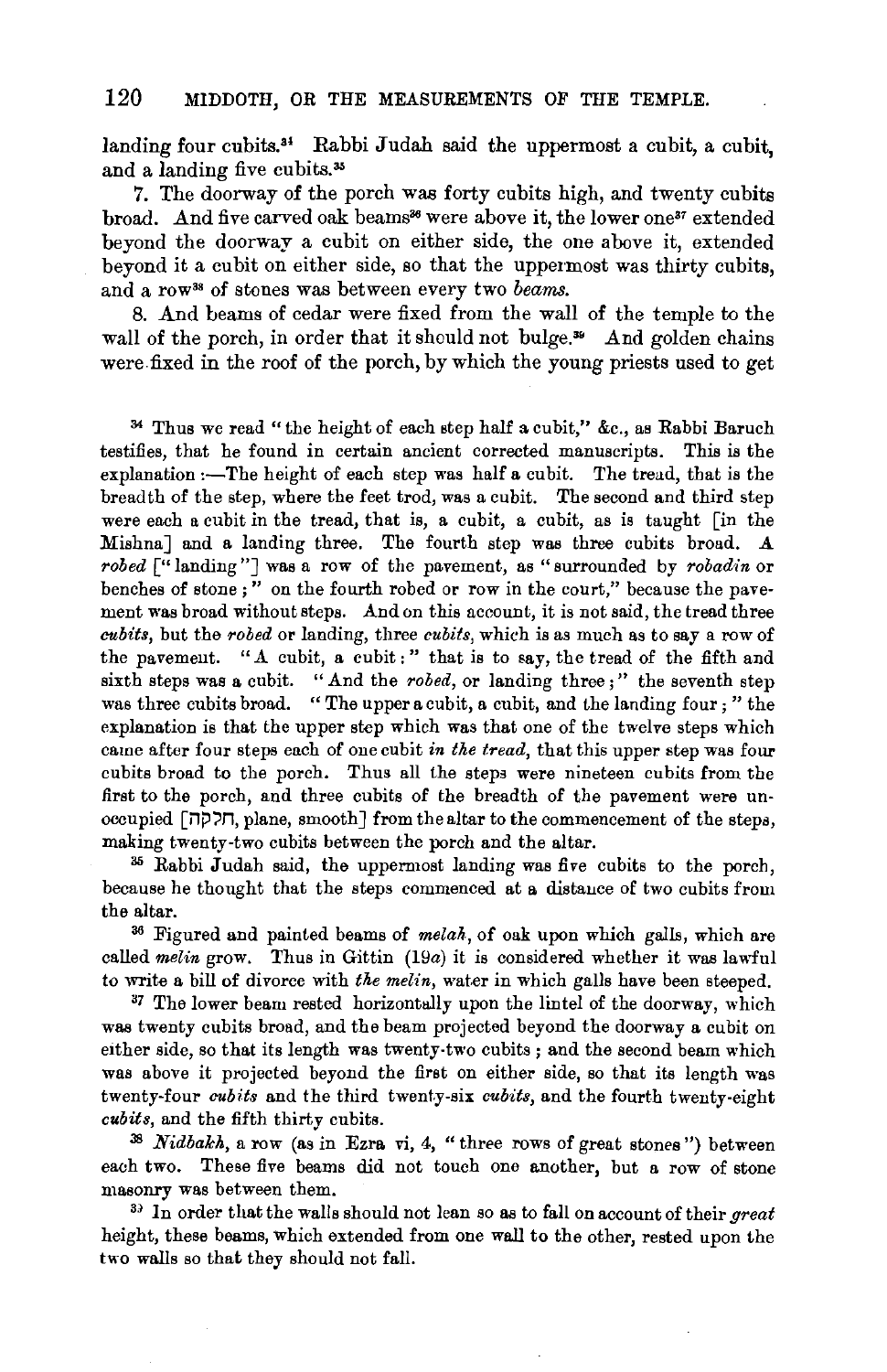up and see the crowns,•• as is said (Zech. vi, 14), "and the crowns shall be to Helim, and to Tobijah, and to J ediaah, and to Hen the son of Zephaniah for a memorial in the Temple of the Lord." A golden vine was placed at the doorway of the Temple, and supported upon poles, and whoever made a freewill offering41 of a leaf, a berry or a branch, brought and hung *it* to this *vine.* Rabbi Eleazer, the son of Zadok, it happened once that three hundred priests42 were employed *in removing* it."

#### CHAPTER IV.

1. THE doorway of the Temple was twenty cubits high and ten broad, and it had four doors, two within and two without,<sup>1</sup> as is said (Ezekiel xli, 23) "the Temple and the Sanctuary had two doors." The outer ones opened to the interior of the doorway to cover the thickness of the wall, and the inner ones opened into the interior of the house to cover *the space* behind the doors, for all the house was overlaid with gold, except behind the doors. Rabbi Judah said: "they were placed within the doorway, and were a sort of folding doors.<sup>2</sup> which turned back upon

 $^{40}$  Which were in the windows of the Temple.<br> $^{41}$  Of gold, for the Temple, and desired that the gold thus offered should itself be put upon the Temple so that it might all be covered with gold. Of that gold which was offered, there was made according to its value a berry, or a leaf or a cluster, and hung upon the vine. 42 In consequence of the great weight of the gold which was upon it, three

hundred priests were necessary to move it and carry it from place to place. This is one of the places in which the wise men have spoken the language of h,rperbole, for there were not really three hundred priests *employed for this purpose.* .All that Rabbi Eliezer, the son of Zadok, intended was to make known that a great quantity of gold was offered there.

<sup>1</sup> Two within : in the thickness of the wall towards the inner side. Two without : in the thickness of the wall towards the outer side. The thickness of the wall of the Temple was six cubits, and at the end of the outer cubit of the thickness of the wall were the two outer doors, one on the right of the doorway, and one on the left, each of the doors being five cubits broad. When closed they touched one another and shut the doorway, the breadth of which was ten cubits; and when opened towards the inside they covered five cubits of the thickness of the wall. And two other doors of the same size were fixed at the inner side of the thickness of the wall, and when opened covered five cubits on one side, and five cubits on the other side of the breadth of the wall of the Temple within; and there the wall was not overlaid with gold like the rest of the house, because it was not seen. 2 Boards of two pieces connected by means of joints ; when opened they could

if desired be folded back, one upon the other. 'Ihus all these doors, both those which were within and those which were without, were connected by means of joints. And both the doors within and those without were fixed at the end of half a cubit of the thickness of the wall, and five cubits of the thickness of the wall intervened between the outer and the inner doors. Each door was five cubits *broad,* formed of two boards, each two cubits and a half, joined together.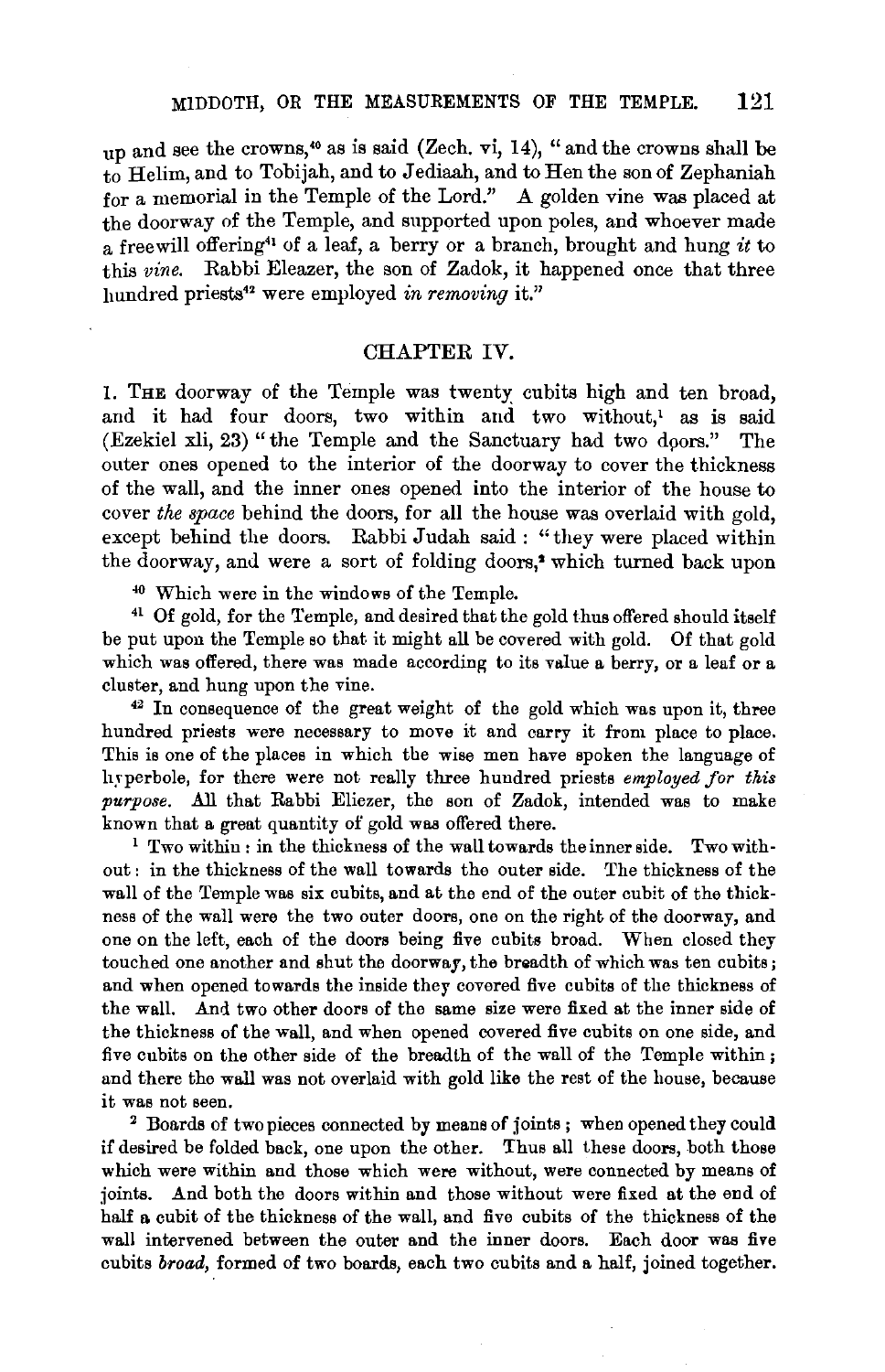themselves ; these, two cubits and a half, and those, two cubits and' a half, and the door-post *was* half a cubit *broad* on this side, and the doorpost half a cubit *broad* on that side," as is said (Ezekiel xl, 24) "and the doors had two leaves *apiece,* two turning leaves, two *leaves* for the one door, and two leaves for the other *door."•* 

2. And there were two little doors<sup>4</sup> to the great gate, one on the north, and one on the south. No one ever entered by that on the south. And it is of this gate that Ezekiel explains as is said (Ezekiel xliv, 2) "then said the Lord unto me: This gate shall be shut, it shall not be opened, and no man shall enter in by it, because the Lord, the God of Israel, hath entered in by it, therefore it shall be shut." He took the key and opened the little door and went into the chamber,<sup>5</sup> and from the chamber into the Temple. Rabbi Judah said, "he went into the thickness of the wall,• until he found himself standing between the two gates, when he opened the outer one from within and the inner one from without.

3. And thirty-eight chambers' were there, fifteen on the north,• fifteen

And when the outer door was opened towards the inside one half of it was folded back upon the other half, and covered two cubits and a half of the thickness of the wall, and in like manner the inner door, when it was opened towards the outside, was also folded back and covered the remaining two cubits and a half of thickness of the wall. [The word which I have rendered "folding doors" is ~~~o;~::;~, *etstremeta.* It appears t.o be from the Greek *£KUTpEcpw, to turn*   $back.$  In some copies, and in other passages, it occurs as **NUTHICOX** and  $\sim$  1013 in South Copies, and Aruch. S. V. Rabbi Lipsitz's note on the passage is.<br>2012/1028, V. Buxtorf, and Aruch. S. V. Rabbi Lipsitz's note on the passage is. "It is meant to say that each door was made of two pieces connected together by joints].

 $\degree$  So that each door was divided into two.<br>4 Two little doors, one on the right of the great gate of the Temple and one on its left, at some distance from the gate. Of that on the south it is written, " it shall be shut, it shall not be opened," in the Temple of the future, and certainly thus it was in the eternal house [the second Temple]. 5 This was that chamber which opened into the Temple, and from the chamber

he entered into the Temple and went along the Temple as far as the great gate which was at the end of the thickness of the wall within and opened it. He then came to the second gate which was at the end of the thickness of the wall without, and stood within and opened it.

 $6$  Because he thought that he did not enter from the chamber into the Temple, but from the chamber went in the thickness of the wall of the Temple, until he found himself standing between the two gates, and opened the doors of the outer gate from within and the doors of the inner gate from without.

*T* Taim= $\text{listkoth}$ , chambers.<br><sup>8</sup> Below where it is reckoned that from the north to south is seventy cubits, it is taught: " the wall of the gallery five, and the gallery three; the wall of the chamber five, and the chamber  $six$ ; and the wall of the Temple  $six$ ; " and that the corresponding measurements on the south were similar. And it is not meant that the thickness of the wall of the gallery, and the thickness of the wall of the chamber, and the thickness of the wall of the Temple which was on the northern side was thus, but that the thickness of the wall, with the cavity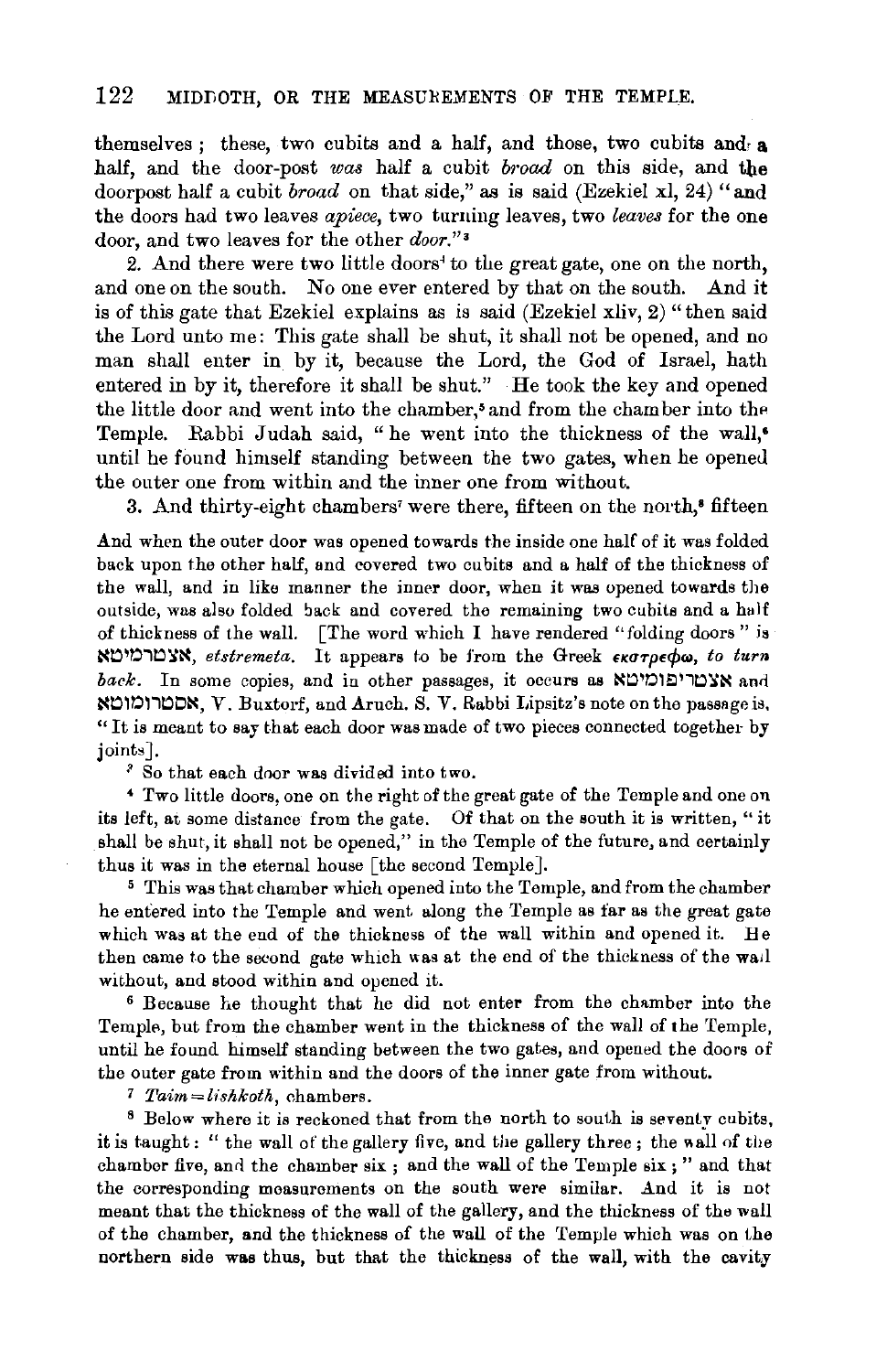on the south and eight on the west. Those on the north, and those on the south, *were* five above five, and five above them; and those on the west, three above three and two above them. And there were three openings to each, one to the chamber on the right, and one to the chamber on the left, and one to the chamber above it. And at the north-eastern corner, there were five openings; one to the chamber on the right, and one to the chamber above it, and one to the gallery and one to the little door,• and one to the Temple.

4. The lower *row of chambers* was five *cubits broad10* and the roof six; the middle six cubits and the roof seven, and the upper seven, as is said (l Kings vi, 6) "the nethermost chamber *was* five cubits broad, and the middle *was* six cubits broad, and 'the third *was* seven cubits broad."

which was between it and the second wall was reckoned. And in the five of the wall of the gallery, and three of the gallery, and five of the wall *of* the chamber, and six of the chamber, and six of the wall of the Temple, in each one of these five there was a chamber which was the  $\aleph n$ , *tha*, so that there were five chambers on the north and also on the south. And over these five were built other five, and five more on the top of them, so that there were fifteen chambers to the north and fifteen to the south. And in like manner on the weat, as is reckoned below in its place, the wall of the Temple six, and the chamber six, and the wall of the chamber five, and in every one of these was a chamber, so that the wall was not six *cubits* thick, but the wall with the chamber that was in it was six, and the single chamber that was outside it was six, and the wall of the one chamber which was outside of them with the chamber which was in it was five, behold three chambers. And three other chambers were built above these three, and two above them, behold, eight chambers to the west. 9 The chamber in which was the northern little door, because by that

chamber they entered into the Temple. The teaching is according to the rabbis, as it is said above, the priest" entered to the chamber, and from the chamber to the Temple," and not according to Rabbi Judah, who said "he went in the thickness of the wall."<br><sup>10</sup> On the outside of the wall of the gallery, which was the outer wall of the

holy place (הקדש) were chambers (יציעים), *i.e.*, auditional rooms (הלוו $(11)$ surrounding the house on three sides, west, north, and south ; and these chambers (יציעים) were lower, second, and third. The lower chamber was five cubits broad, and the *robad,* **1:l,1,** or pavement, that was above it, that is the roof of the lower chamber, which was the floor of the middle chamber, wus six cubits broad, because the wall of the gallery became narrower as it ascended, and when it reached the pavement, which was above the lower chamber, it receded one cubit, and upon the projection thus formed were placed the rafters of the chamber, so that the middle chamber was broader by one cubit than the lower chamber, namely, by that cubit which the wall receded. And again, when it reached the pavement which was above the middle *chamber,* which was the floor of the third, the wall became narrower and receded one cubit, so that the ends of the rafters could rest upon that cubit by which the wall of the middle chamber projected outwards [towards the interior of the chamber] beyond that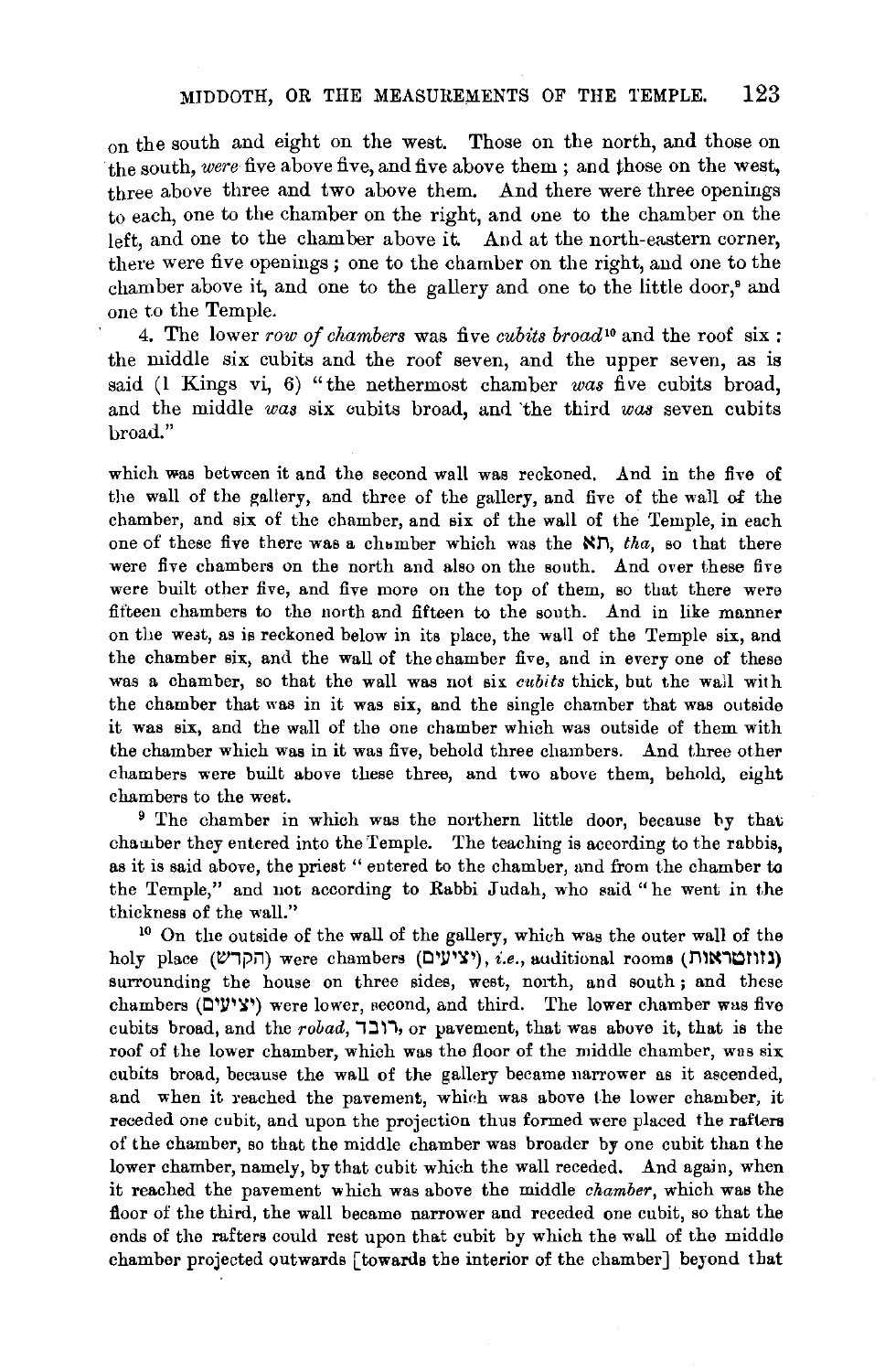# 124 MIDDOTH, OR THE MEASUREMENTS OF THE TEMPLE.

5. And a gallery<sup>11</sup> [or winding way] ascended from the north-eastern corner to the north-western corner, by which they went up to the roofs of the chambers. *He* went up by the gallery with his face to the west, and traversed the whole northern side until he reached the west; having reached the west, he turned his face to the south, and traversed the whole western side until he reached the south; having reached the south, he turned his face to the east, and went along on the south until he reached the door of the upper story, for the door of the upper story opened to the south. And at the door of the upper story were two beams of cedar, by which they went up to the roof of the upper story. And in the upper story pointed pieces of wood distinguished between the holy *place* and the most holy. And holes<sup>12</sup> opened in the upper story to the most holy place by which they let down the workmen in boxes,'3 in order that they might not feast their eyes" upon the most holy place.

6. The temple was a hundred *cubits* by a hundred,15 by a height of a hundred. The solid foundation<sup>16</sup> six cubits, and its height forty; a cubit the ornamental ceiling  $;^{17}$  two cubits the place of dropping  $;^{18}$  a cubit of the upper chamber, and thus the upper chamber was one cubit broader than the middle, and two cubits broader than the lower chamber. And this is what  $\tilde{\mathbf{r}}$  is said in 1 Kings vi, 6, " for without in *the wall of the house* he made narrowed ests.  $\mathbf{n}$  much  $\cdots$  that *the beams* should not be fastened in the walls of the rests,  $\Omega$   $\Omega$   $\Omega$   $\Omega$   $\Omega$  that the *beams* should not be fastened in the walls of the house;" that is to say, that the wall was narrowed and wanted one cubit in thickness on the outer side in the pavement of the middle chamber, and still another cubit in the pavement of the upper one, in order that there might be place to put the ends of the rafters of the pavement upon, so that it might not be necessary to fasten them in the walls of the house, to make holes in the wall, and fix there the ends of the beams.<br><sup>11</sup> A kind of hollow way by which they went up to the roofs of the chambers.

And because a person going up by it made a circuit in going up, and again in Coing down, it was called  $\overline{1202}$ , or winding way.<br><sup>12</sup> Windows such as are made in the roofs of upper rooms.<br><sup>13</sup> They lowered them in the inside of the boxes by means of a rope.<br><sup>14</sup> By seeing the most holy place; bu

go up again.<br><sup>15</sup> A hundred long and a hundred broad.<br><sup>16</sup> Solid and closed masonry to form a foundation for the house, upon which

they erected the walls.

<sup>17</sup> The lower rafter of the roof was one cubit thick, and because it was overlaid with gold and painted with beautiful pictures, it was called  $i.e.,$ , *kioor, i.e.*, ornamented. 18 The thickness of the upper rafters, which rested upon the lower rafter, was

two cubits, and they were called t(!)~1 n•:J, *betk dilpa,* because the planks of the roof were joined together by their means. The interpretation is *of joining,*  '!ll~ n•:l, *betk loft,* the place of joining. And it need not be wondered why the lower rafters, upon which everything rested, should be only one cubit thick, and the upper rafters which had to bear no weight at all were two cubits thick, because the lower rafter, in consequence of being broader than its thickness of a cubit, was strong and able to support the building above it. But the upper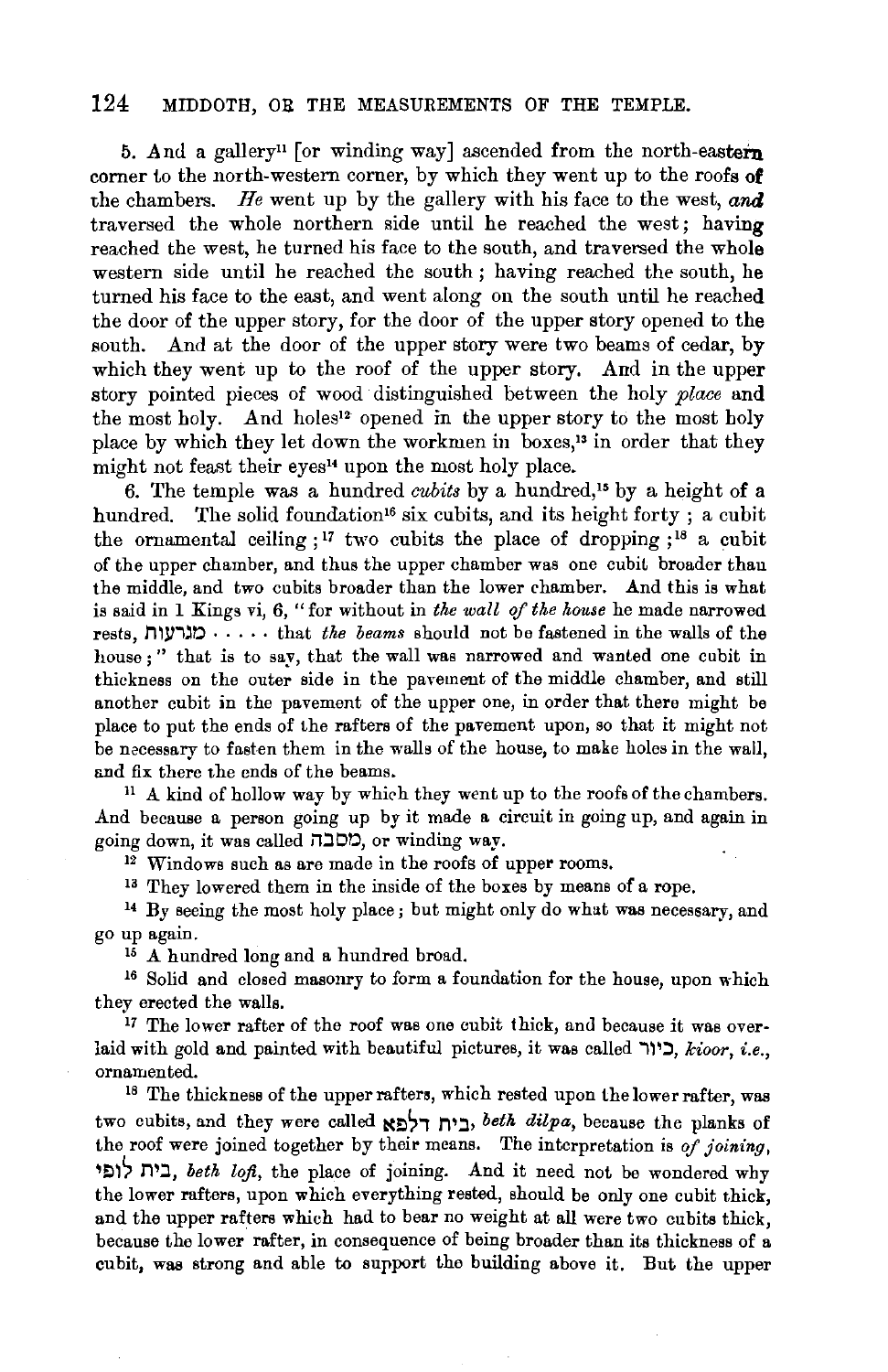the rafters of the roof,<sup>19</sup> and a cubit the plaster.<sup>20</sup> And the height of the upper story was forty cubits, and a cubit the ornamented ceiling : two cubits the place of dropping, a cubit the rafters of the roof, and a cubit the plaster; and three cubits the parapet and a cubit the scarecrow.<sup>21</sup> Rabbi Judah said, "the scarecrow was not reckoned in the measurement, but the parapet was four cubits."

7. From east to west one hundred cubits. The wall of the porch<sup>22</sup> five, and the porch eleven; the wall of the temple six, and its interior forty  $_{cubic}$ ; the partition<sup>23</sup> space a cubit, and twenty cubits the holy of holies; the wall of the temple six,<sup>24</sup> the chamber six, and the wall of the chamber five. From north to south seventy cubits. The wall of the gallery five, and the gallery three; the wall of the chamber' five, and the chamber six; the wall of the Temple six, and its interior twenty cubits; the wall of the Temple six, $2<sup>5</sup>$  and the chamber six; the wall of the chamber six, the place rafters which were not broader than a hand·breadth, or less, had to be made thicker ; or the upper rafters were two cubits thick in order to render the roof distant from the lower rafter, because this was painted with beautiful figures, and if the roof had been close to it, the figures would have been entirely unseen and unobserved.

תקרה<sup>19</sup>. The planks which were laid upon the beams were one cubit in thickness.<br><sup>20</sup> The mud, and stones, and lime which were put over the planks.

21 בלה עורב. A sharp plate of iron, like a sword, the height of which was a cubit, was placed on the top of the parapet in order that the birds might not rest upon it, and hence it was called :lirtl i1~::l, *ckallek oreb,* crow destroyers, because the crows were destroyed by its means.

<sup>22</sup> The thickness of the wall of the porch on the eastern side was five cubits and that of the wall of the Temple on the eastern side six cubits.

23 The cavity (or internal space) of the Temple was forty cubits *long from east to west.* 

<sup>24</sup> The wall which separated between the Temple and the holy of holies was called *tirkisin,* because it shut up the ark and tables of the law which were given at Sinai, j:li~, *trak* in the Aramaic tongue, means *shut,* as ~) lj:lli~, shut the door. *Sin* is Sinai. And the thickness of that wall was a cubit. The wise men could not decide whether its holiness was as the holiness of the interior, or as the holiness of the exterior, and therefore they made in the second house two vails, an outer one and an inner one, and between them a space of a cubit to receive between them the space of the place of the wall, which was one cubit thick [in Solomon's Temple]. 25 We have already explained above that it was not the wall of the Temple

which was on the western side that was six cubits in thickness, but the thickness of the wall of the Temple with the void place which was between it and the second wall which was external to it was six cubits; and the thickness of the second wall, which is called "chamber," with the void place which was between it and the third wall, six cubits; and the thickness of the third wall, which was called the "wall of the chamber" with the void place which was between it and the fourth outer wall was five cubits, and the three void places which were between the four walls were the *taim* chambers, and over them were other chambers, as we are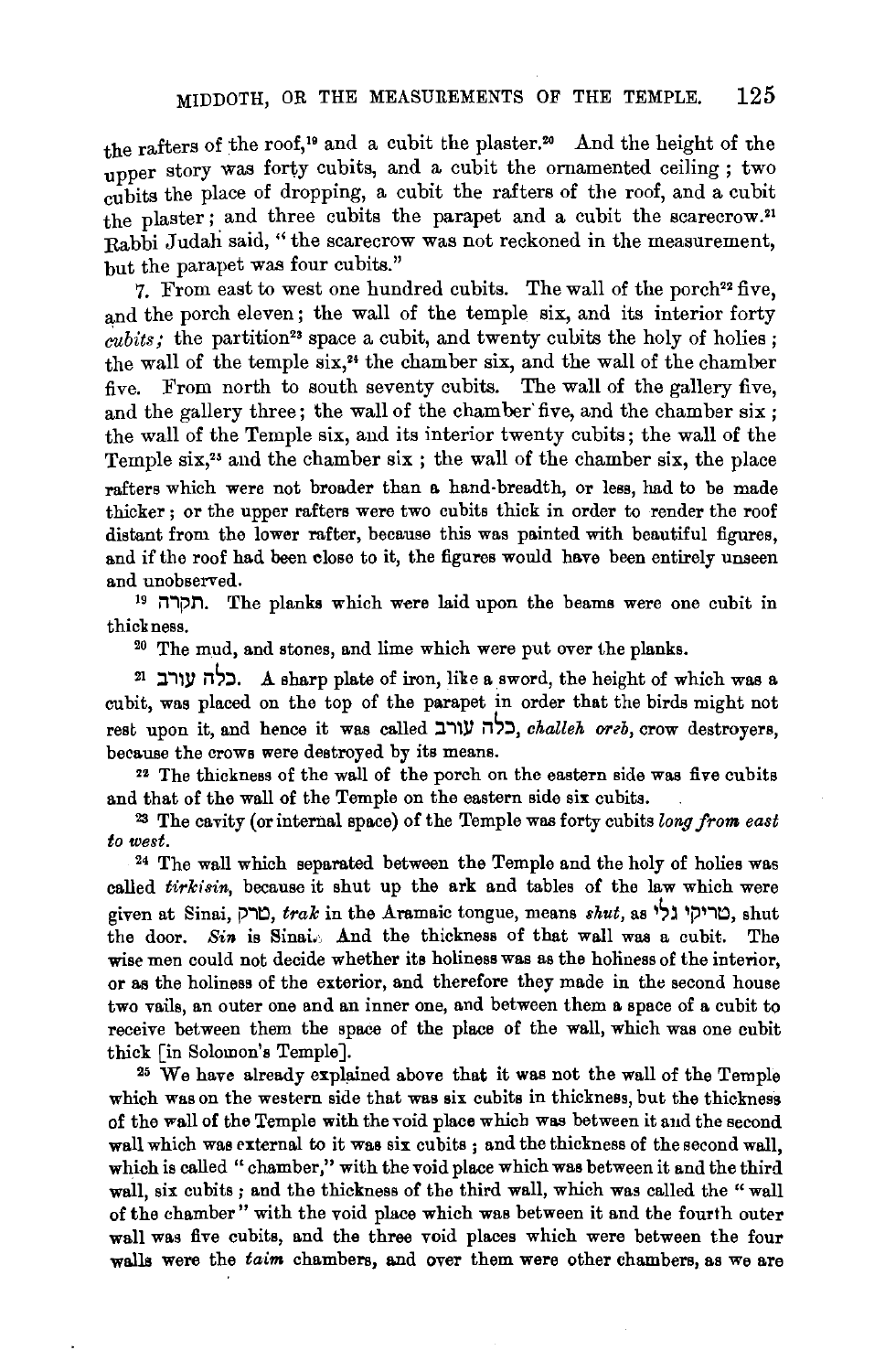for the descent of the water three cubits, and the wall five cubits. The porch extended beyond it fifteen cubits on the north,<sup>26</sup> and fifteen cubits on the south, and this was called the house of the slaughtering knives,<sup>27</sup> because there they kept the knives. The Temple was narrow behind<sup>28</sup> and broad in front, and it resembled a lion, as it is said (Isaiah xxix, i), "Woe to Ariel, the city *where* David dwelt." As a lion is narrow behind and broad in front, so the Temple was narrow behind and broad in front.

### CHAPTER V.

1. The whole court<sup>t</sup> was one hundred and eighty-seven cubits  $\log^2$  by one hundred and thirty-five broad.' From east to west one hundred and eighty-seven: the place for the tread of Israel<sup>4</sup> [the laity] eleven cubits; the place for the tread of the priests<sup>*s*</sup> eleven cubits; the altar thirty-two:<sup>6</sup> between the porch and the altar twenty-two cubits; the temple a hundred cubits;' and eleven cubits behind the house of atonement.<sup>8</sup>

2. From north to south one hundred and thirty-five. The incline and the altar sixty-two ; from the altar to the rings eight cubits; the place of the rings twenty-four; from the rings to the tables, four; from the tables to the pillars, four ; from the pillars to the wall of the court, eight

taught above, " on the west three, above three, and two above them," and likewise "from north to south . . . . . . the wall of the gallery five," &c., all include the hollow space which was between wall and wall .. The whole is as all include the hollow space which was between wall and wall. The whole is as I have explained above.

<sup>26</sup> The wall of the porch was five cubits thick, and the porch *itself measured* ten cubits on *the* north, and likewise on the south.

<sup>27</sup> Because of the knives which were deposited there it was called the place of slaughtering knives. In the Roman tongue, also, large knives are called *ckalpim*  [? scalpellum, scalper ?].

28 Narrow behind on the western side, and broad in front on the eastern side. It is not clear to me how this should be, for "a hundred by a hundred" is symmetrical.

<sup>1</sup> The whole circuit of the court, within which circuit was built the house on its western side, the court and the altar being on its eastern side.<br><sup>2</sup> From east to west.<br><sup>3</sup> From north to south.

- 
- 
- 4 This is what was called the court of Israel. 6 Called the court of priests.
- 
- 6 Explained above at the beginning of Chapter III.

7 The thickness of the wall of the porch aml the interior of the porch, and the thickness of the wall of the Temple and its interior, and a cubit the partition, and the interior of the holy of holies and the wall of the temple on the west, and the chamher, and the wall of the chamber, altogether were a hundred cubits, as is explained in its chapter above.

s From the outer wall of the Temple on the western side to the western wall of the court eleven cubits, ineluding the unoccupied space with the thickness of the wall, was called " behind the house of atonement."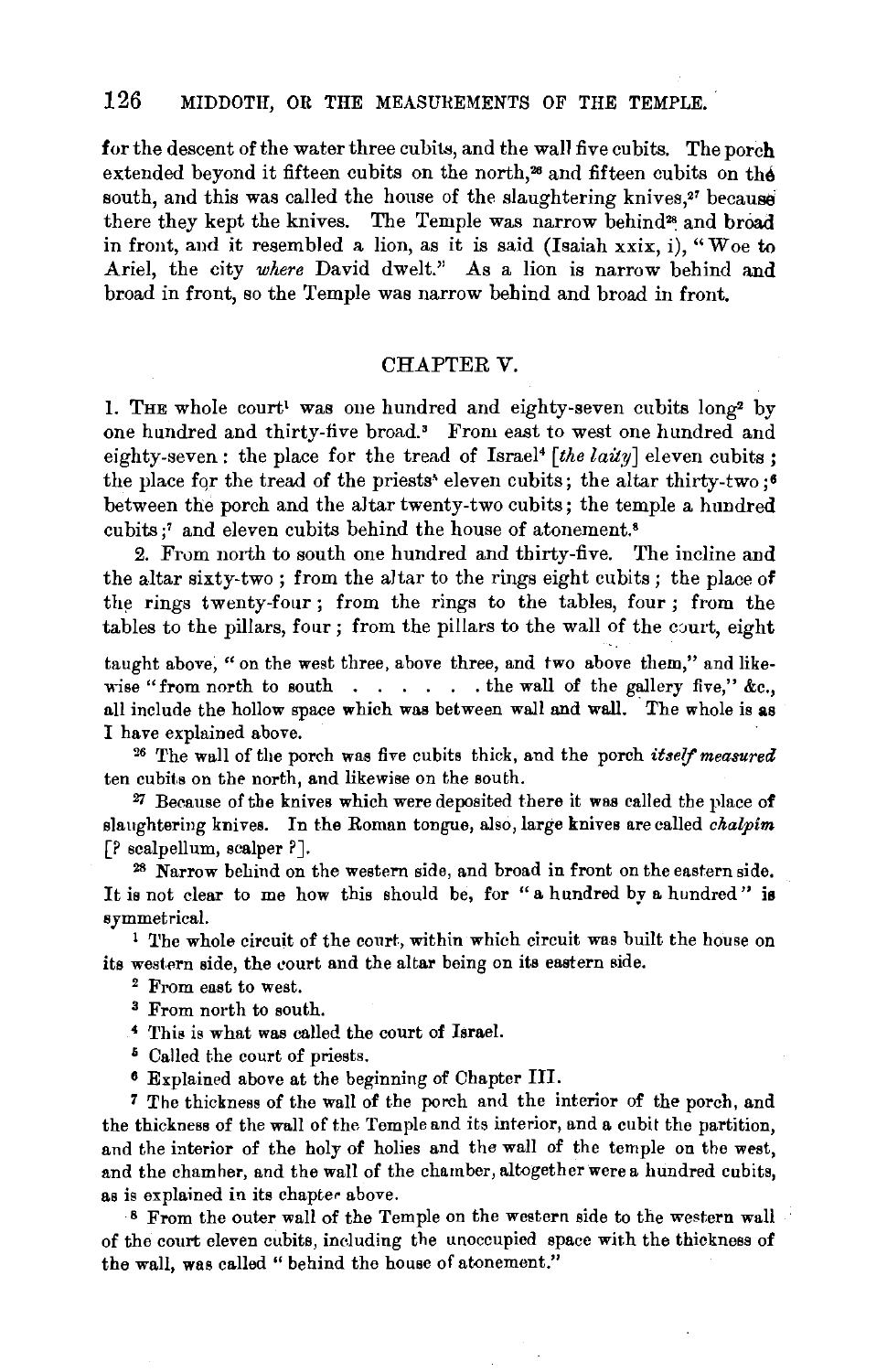cubits; and the remainder between the incline and the wall, and the place of the pillars.

3. There were six chambers in the court, three on the north, and three on the south. Those on the north *were* the chamber of salt, the chamber of Parvah,• and the chamber of the washings. In the chamber of salt they put salt for the offering. In the chamber of Parvah they salted the sacred skins, and on its roof was the place of bathing for the high priest on the day of atonement.10 The chamber of washings *was so called because*  there they washed the inwards of the holy *sacrifices* and a winding stair<sup>11</sup> went up from it to the roof of the house of Parvah.

4. Those on the south *were* the chamber of wood, the chamber of the captivity12 [or of the draw-well}, and the chamber Gazith. The chamber of wood, Rabbi Eliezer, the son of Jacob, said, "I forget for what it served." Aba Shaul said, "*it was* the chamber of the high priest,<sup>13</sup> and it was behind the *other* two, and the roof of the three was even.<sup>1</sup> The chamber of the draw-well. There the **ִינוּלְהְ**, the draw-well, was placed, and the wheel put over it, and from thence water was supplied to the whole court. The chamber Gazith ; there the great Sanhedrim of Israel sat, 1' and judged the priesthood. And the priest in whom was found

<sup>9</sup> A certain wizard whose name was Parvah built this chamber by means of witchcraft, and it was called after his name. Thus I find. And Rambam has written that he made a hole in the wall in order to see how the high priest performed his function, and that he was killed there.<br><sup>10</sup> The five immersions which the high priest had to undergo on the day of

atonement when changing from golden garments to white and from white to golden, were all upon the roof of the house of Parvah, because it was hallowed with the same degree of holiness as the court, and the immersions which were on account of the day of atonement were required to be in the holy place (as is written (Levit. xvi, 24), "and he shall wash his flesh with water in the holy place"), except the first immersion, which was not on account of the day of atonement [but was the ordinary immersion required of every priest before going into the court]. And also on all other days of the year no clean person might enter the court until he had been immersed, and hence the first immersion was in the profane part [of the Temple] over the water gate. This was the third gate on the south, and a fountain of water was conveyed there by means of a conduit which came from the fountain Etham, and there the first immersion took place.

 $11$  Stone masonry turning and winding stairs to go up to the roof of the house of Parvah by a winding way.<br><sup>12</sup> So called from a well which they who came up from the captivity  $\int$ in

Babylon] dug there.<br><sup>13</sup> This was the chamber of wood; it was the chamber Parhedrin, as we are

taught in the beginning of the treatise Yoma: "seven days before the day of atonement they removed the high priest from his house to the chamber Parhedrin."

<sup>14</sup> There was one roof to the three.<br><sup>15</sup> In the unhallowed side of it, for the chamber Gazith was half in the holy, and half in the profane *part of the Temple,* and in the half which was in the holy